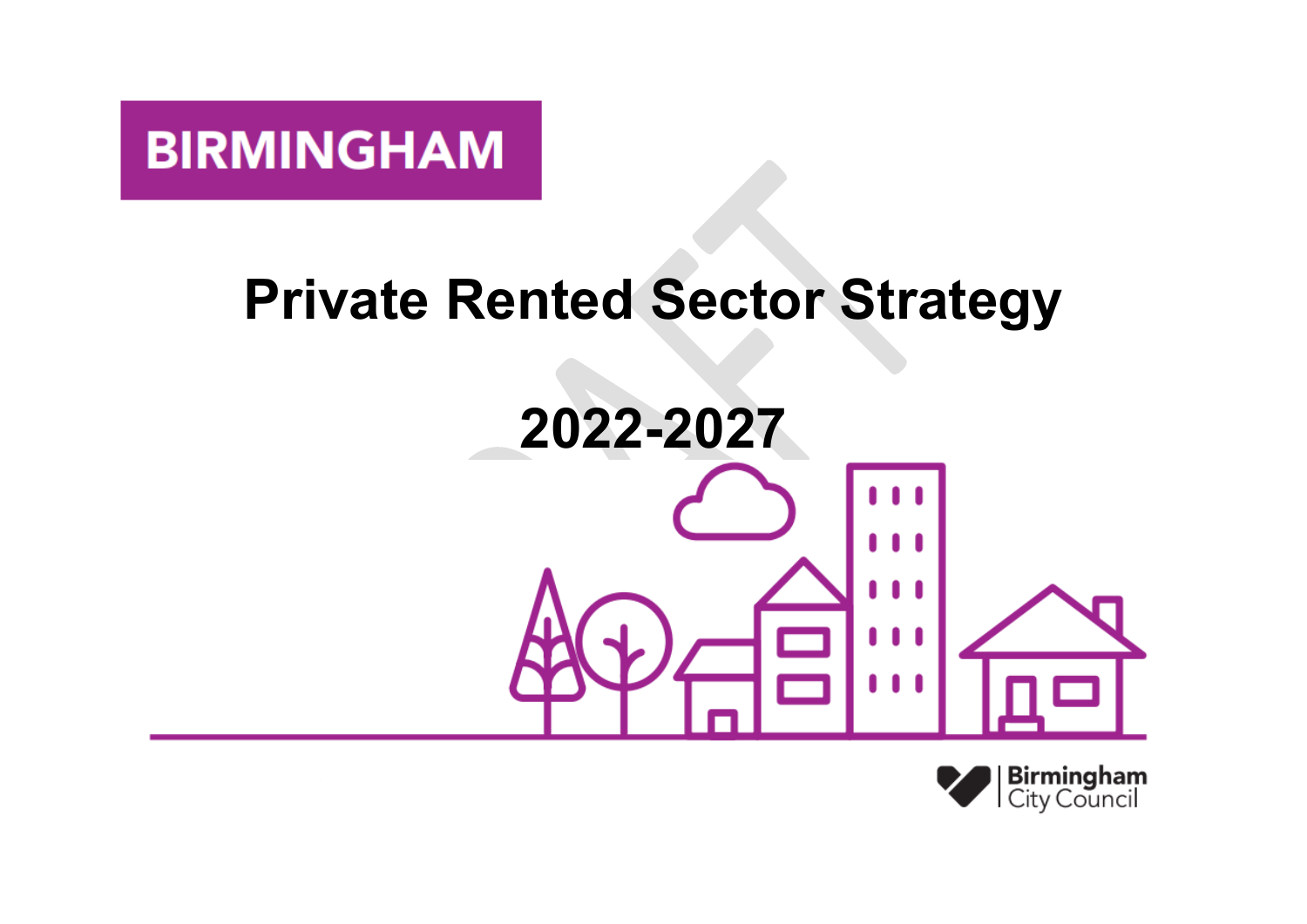### **Executive Summary**

The Private Rented Sector Strategy 2022-2027 sets out the strategic direction for the Council's Private Rented Sector service over the next five years. Its purpose is to highlight what we believe are the main priorities and what will be done to meet these.

With demand for social housing far exceeding supply, and owner occupation out of reach for many households, private rented accommodation performs a vital role in meeting housing need in the city. It is therefore essential that the Council works with landlords, tenants, and partners: to protect tenants from harm, to improve property conditions across the whole sector, raise management standards bring long term empty properties back into use, and support the Government's Net Zero strategy and the city's Carbon Roadmap.

We will work with private landlords to encourage and support them to improve standards and take robust enforcement action against those landlords who fail to manage their property properly. We will respond to reports of disrepair, overcrowding, illegal eviction and harassment quickly and in accordance with legislation and existing policies and procedures.

The Council recognises the benefit of joint working and will develop and improve its links with both internal and external partners. Through information sharing, the Council will develop its understanding of this housing sector, respond to concerns made on behalf of tenants, and increase awareness of the help available for both tenants and landlords.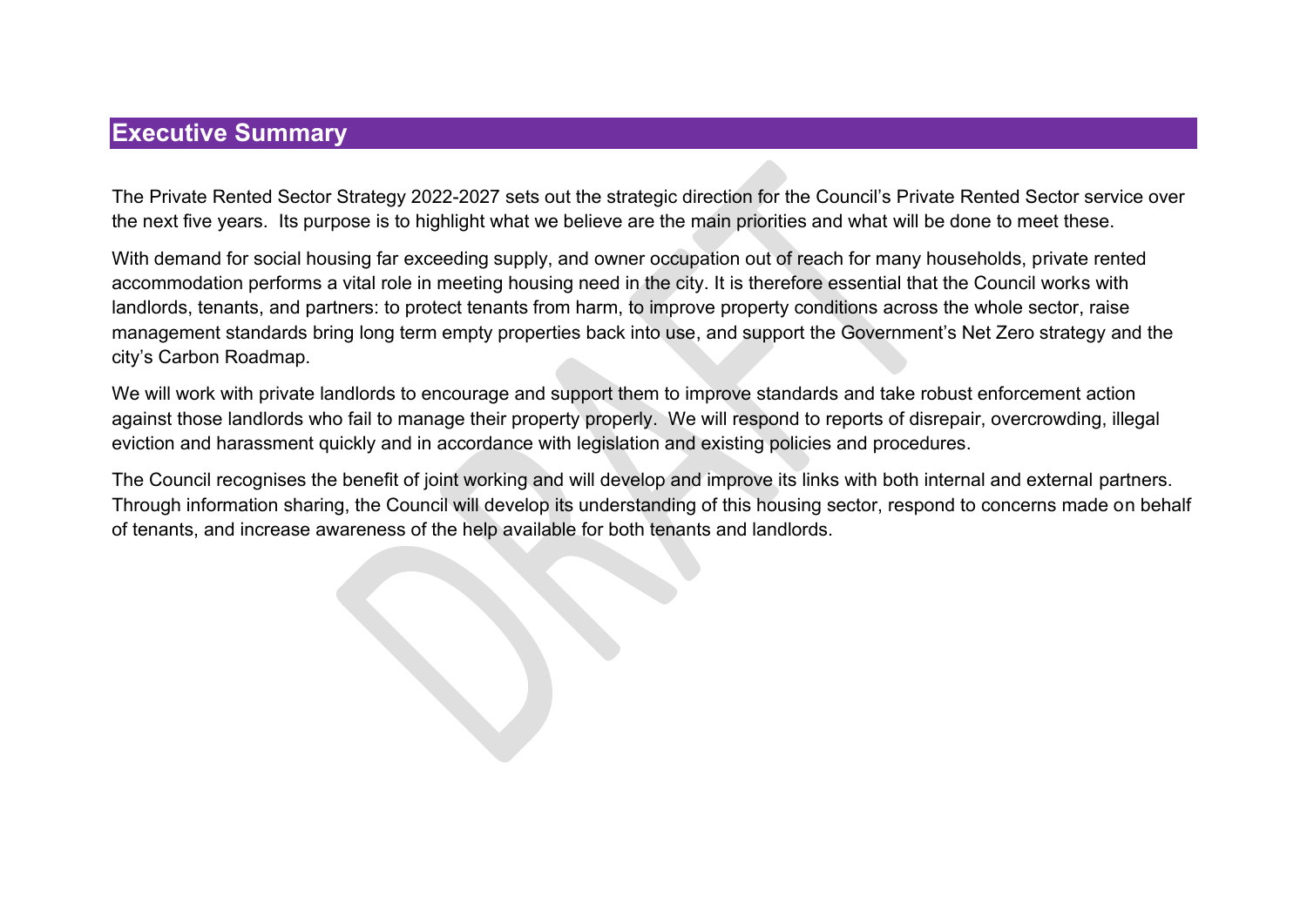#### **Introduction**

Housing is one of the key determinants of health. The quality of people's homes is strongly related to economic prosperity and minimising the adverse effects of poor housing remains a major challenge for the Council. Living in a home which is in good condition, that the household can afford to heat and in an area in which they feel safe and well supported by the local community underpins the wellbeing of individuals and families.

The impact of poor housing in childhood can affect an individual for a lifetime and can affect physical, social and psychological development. In addition to daily activities such as the ability to cook and wash, overcrowding contributes to conflict within the family and for young people the ability to have space to do their homework and relax. Damp, cold and overcrowded conditions can lead directly to physical illness and there is also increasing evidence that poor housing conditions can seriously affect people's mental health and sense of wellbeing.

The Private Rented Sector Strategy identifies the key challenges facing Birmingham and sets out the Council's priorities for tackling them.

Our vision is to "Achieve long term and sustainable improvements in the quality of private rented sector through engagement and regulation"

To achieve this vision, the Council has defined a number of priorities.

### **Priorities**

- 1. Increase the supply of safe and secure accommodation by bringing empty homes back into use
- 2. Identify and implement local initiatives to address local issues
- 3. Tackle disrepair and criminality
- 4. Prevent illegal evictions and harassment
- 5. Improve the energy efficiency of Birmingham homes, tackle fuel poverty, and reduce carbon emissions
- 6. Operate a high-quality mandatory Houses of Multiple Occupation licensing scheme to ensure shared accommodation is safe and provides appropriate facilities to occupiers
- 7. Seek to influence Government and national regulatory agencies to enhance relevant legislation and regulation.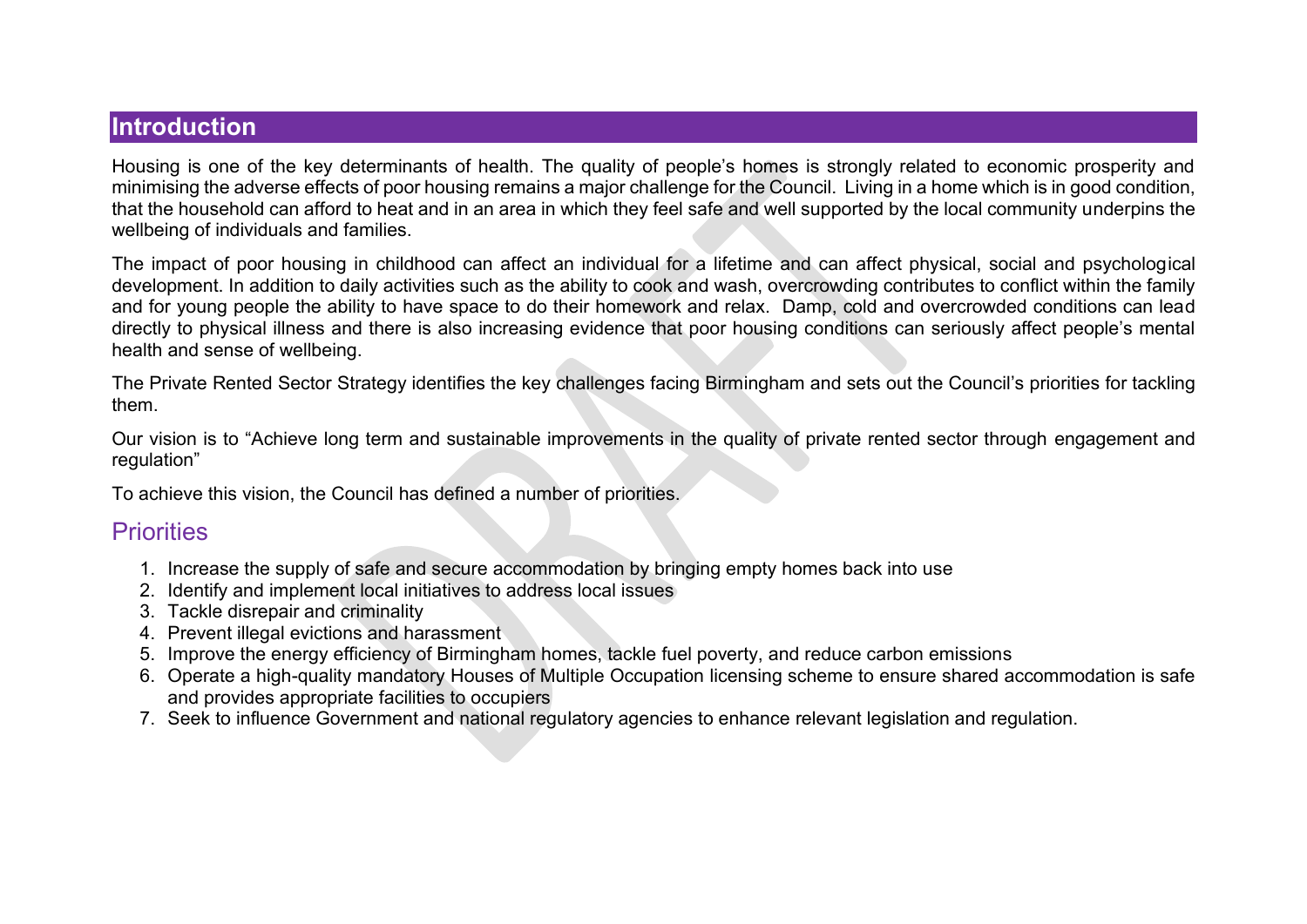## **Priority 1** - Increase the supply of safe and secure accommodation by bringing empty homes back into use

There are approximately 9,900 empty properties across the city and this strategy sets out the actions we will undertake to bring empty properties back into use as quality housing accommodation and to raise awareness of the issues surrounding empty properties. The actions below support the Council's Private Sector Empty Property Strategy 2019-2024.

In order to meet this priority, we will:

- Proactively work with other services to identify and help bring back into use any long-term empty properties within the city.
- Bring 400 empty properties back into use each year.
- Work with owners of empty homes to bring back into use and prevent negative impact on neighbourhoods.
- Identify and prioritise bringing back into use those empty properties that are having the greatest negative impacts on the local community. This will include those vacant properties which are attracting criminality (fly tipping, drug use) and properties which are a visual blight on the community (broken windows, overgrown gardens).
- Provide support, advice, and information to homeowners to bring empty properties back into use.
- Use enforcement action when necessary and appropriate. Action will include the full range of tools available to the Council including empty dwelling management orders and compulsory purchase orders. Legal action of this kind will typically be the option of last resort and used where the owner has failed to act on extensive advice and guidance given.
- Signpost landlords with vacant properties to the Council's private rented sector housing scheme for homeless families.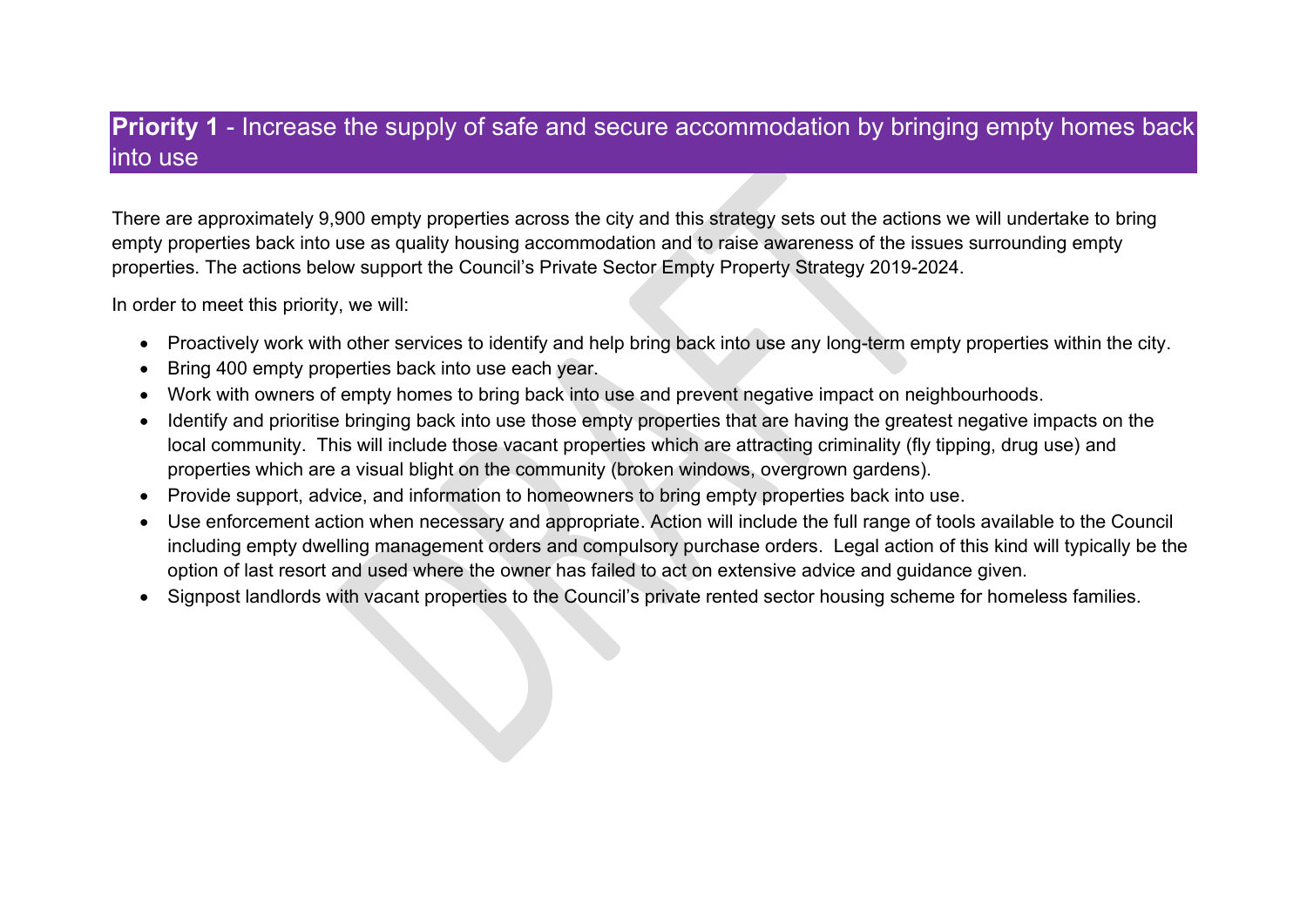### **Priority 2** – Identify and implement local initiatives to address local issues

The conditions found within the private rented sector varies greatly across the city. In addition to the varying standard of accommodation, the proportion of private sector housing in each ward also varies greatly. Nearly half (49.3%) of the housing in the Bournbrook and Selly Park ward is made up of private rented housing, whist in other areas in makes up only around 10% of the stock (Shard End 10.3%, Kings North South 10.1%, Frankley Great Park 10.3%, and Nechells 9.1%). It is therefore important that the Council's resources are targeted at those areas where housing conditions are at their worst and where the greatest benefits can be achieved.

In order to meet this priority, we will:

- Implement a selective licensing scheme by 2023 (subject to Cabinet and Government approval).
- Undertake a review of the city's Houses of Multiple Occupation (HMO) and implement Additional Licensing if required.
- Work with exempt accommodation providers to improve management standards.
- Explore the potential to work in partnership with a Landlord Accreditation Scheme, reviewing and revising as necessary.
- Work with partners to publicise services offered by the Private Rented Housing team. These include domestic abuse and mental health services, as well as adult and children social services.
- Work in partnership with local communities and elected members to identify and address issues. This will include responding to enquiries quickly and accurately and developing agreed plans of action. Responses will be tailored to the housing conditions being experienced in each neighbourhood.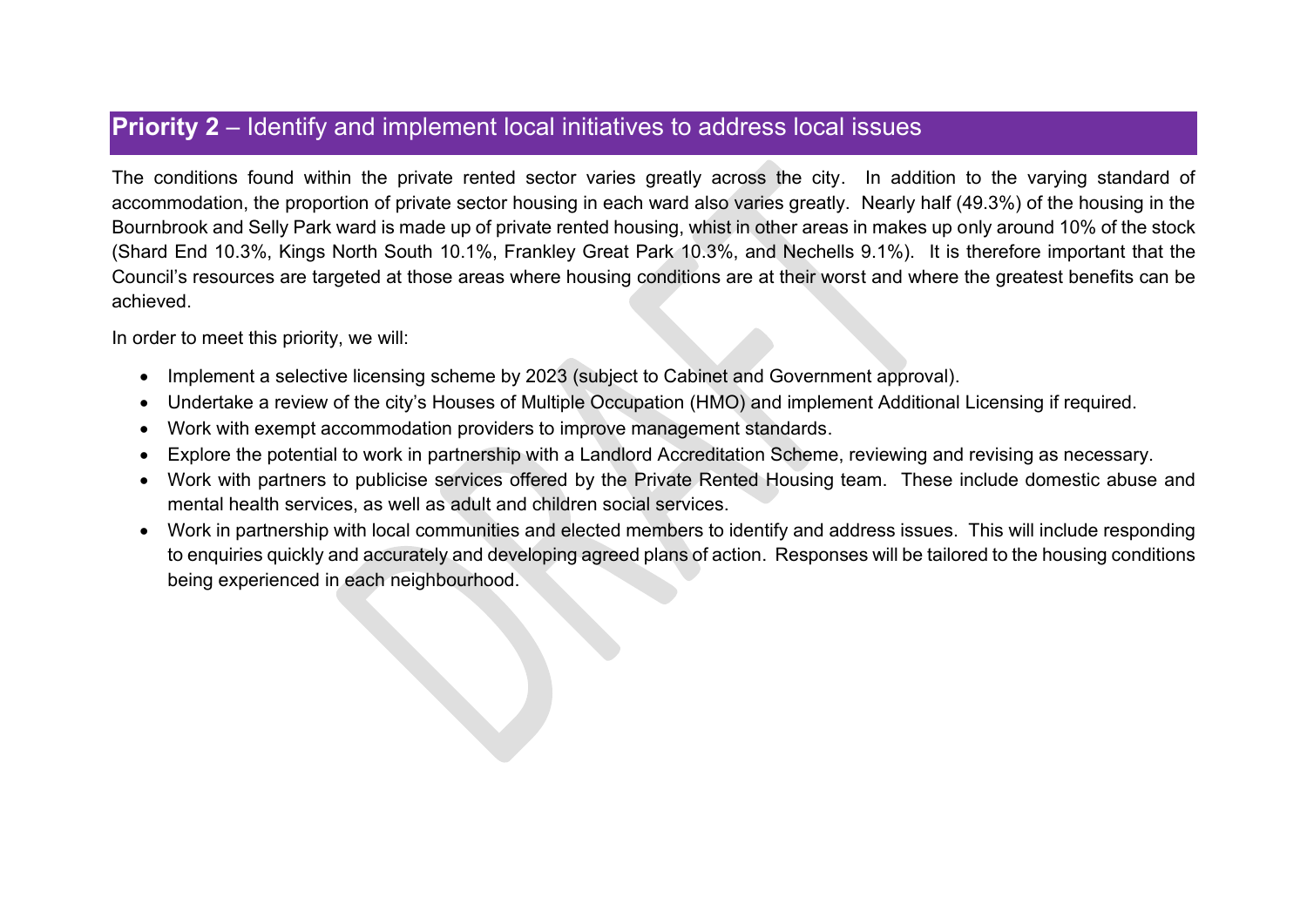## **Priority 3** - Tackle disrepair and criminality

Disrepair and deficiencies such as inadequate fire safety measures, dangerous electrical wiring, and uneven floors can lead to accidents and injury. Damp and mould, two of the most common hazards found in the private rented sector, have a major impact on respiratory conditions. Children are particularly susceptible to bad housing which is linked to debilitating and even fatal, illnesses and accidents.

The Council are authorised to act under a range of legislative provisions, the primary legislation being the Housing Act 2004 under which most offences are criminal. The Act includes the enforcement provisions related to housing standards and the identification of hazards under the Housing, Health and Safety Rating System.

To meet this priority, the Council will:

- We will publish a tenant's Charter of Rights to help them understand their own, and their landlords, responsibilities and details of the support available and what to do if things go wrong.
- Help tenants living in poor quality private rented properties by responding to their concerns quickly and effectively.
- Undertake risk-based assessments using the Housing, Health and Safety Rating System and prioritise Category 1 hazards such as gas and electrical faults, excess cold, and damp and mould.
- Update the Government's database of rogue landlords and property agents. Section 303 Housing and Planning Act 2016 allows the Council to make entries for a person who has been convicted of a banning order offence and/or received two or more financial penalties in respect of a banning order.
- Publicise successful criminal prosecutions.
- Share information with Her Majesties Revenue and Customs (HMRC) and other local and central government departments.
- Use the full range of legislative tools available when taking action against negligent landlords. The Council will have regard to its Enforcement Policy when deciding the most appropriate course of action. This action could include the service of Civil Penalty Notices, action under the Proceeds of Crime Act 2002, and rent repayment orders.
- Establish joint protocols with other relevant statutory bodies.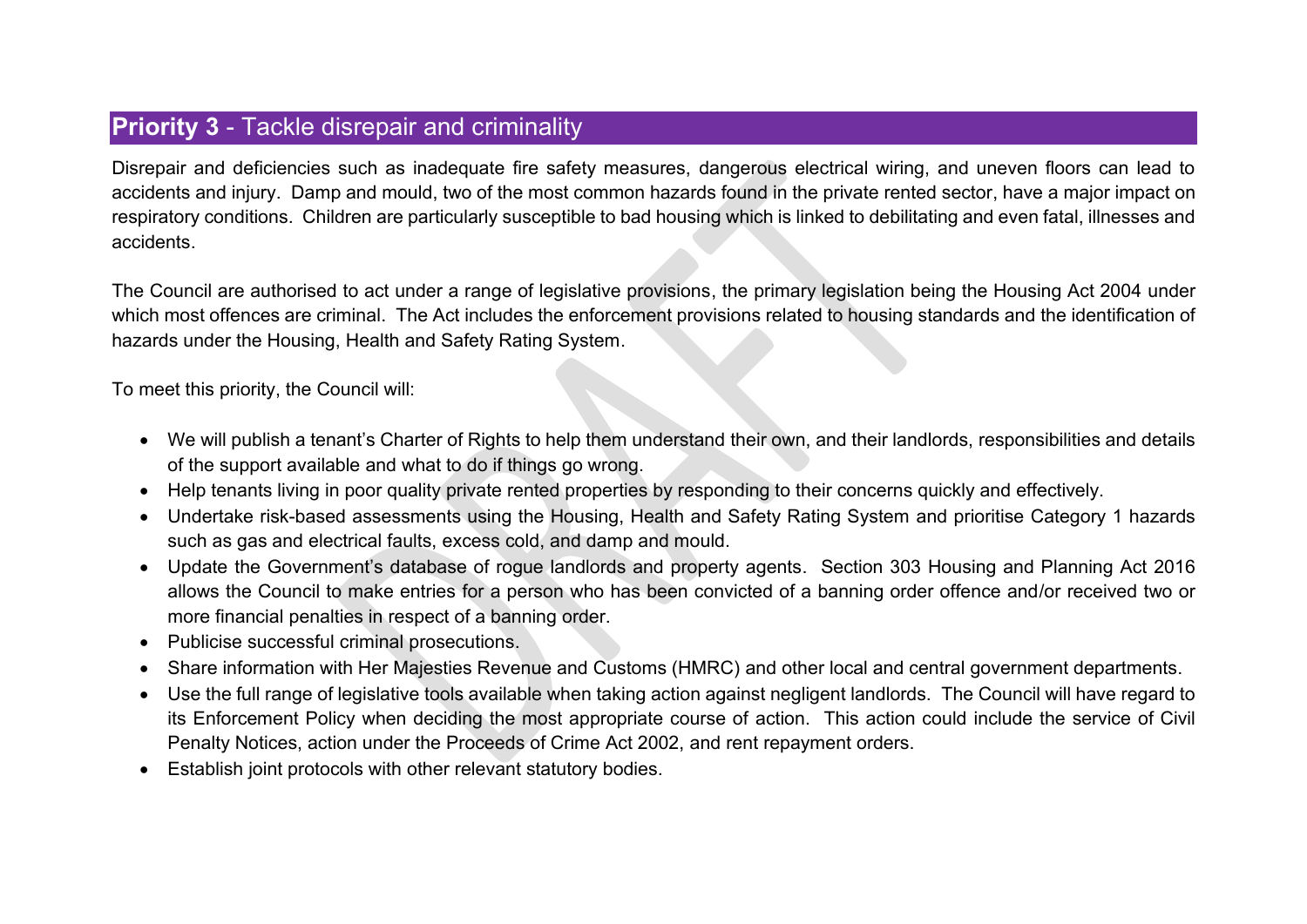### **Priority 4** – Prevent illegal evictions and harassment

The Council is authorised to act under the Protection from Eviction Act 1977 to respond to allegations of illegal eviction and harassment. The Act defines unlawful eviction and harassment of residential occupiers and creates a criminal offence for breaches which any person subsequently convicted of an offence may receive an unlimited fine and/or a term of imprisonment.

Residential Occupiers [tenants] occupying a privately rented property under the provisions of an Assured Shorthold Tenancy are entitled to exclusive possession of the property, to enjoy the property without interference to either their peace or comfort and not to be unlawfully evicted from it.

Any person with the intent to cause the residential occupier of any premises and any person who knows, or has reasonable cause to believe the conduct committed is likely to cause the residential occupier or members of their family to give up the occupation of the premises, to refrain from exercising any right in respect of the premises, or does acts calculated to interfere with the peace or comfort of the residential occupier or members of their household; or persistently withdraws or withholds services reasonably required for the occupation of the premises as a residence, shall be guilty of an offence.

Whilst many landlords will manage their property in a lawful manner, some will not follow the prescribed procedures, either through ignorance or wilful disregard. To reduce illegal eviction and harassment, the Council will:

- Ensure that help and advice is available to tenants and respond to alleged offences under the Protection from Eviction Act 1977 in a quick and timely manner. In doing so, the Council will have regards to its Enforcement Policy.
- Assist with physical reinstatement or injunctive action against the landlord when required
- Ascertain the reason for the landlord's actions and refer the tenant to the Council's housing advice service for assistance under the Homelessness Reduction Act 2017 as necessary
- Offer training and guidance to landlords to raise management standards and prevent offences from occurring
- Publicise successful prosecutions of landlords where tenants have been harassed or illegally evicted.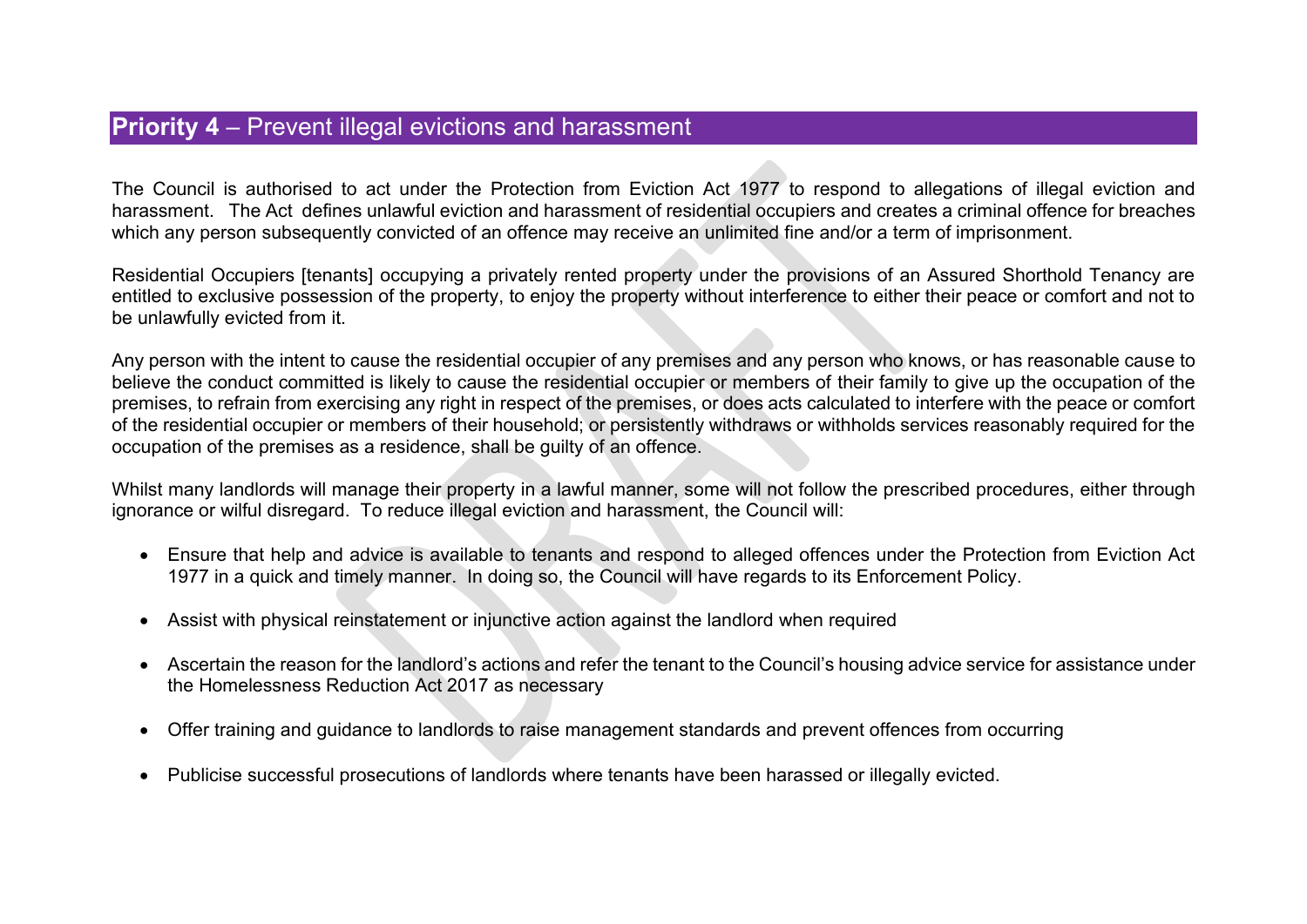## **Priority 5** - Improve the energy efficiency of Birmingham homes, tackle fuel poverty, and reduce carbon emissions

A household is said to be in fuel poverty when it cannot afford to keep adequately warm at reasonable cost, given their income. The incidence of fuel poverty in the city is around 1 in 5 households, considerably higher than the national average of 1 in 10. A cold home is bad for health and increases the risk of cardiovascular, respiratory, and rheumatoid diseases. Many of the excess winter deaths each year are attributable to the coldest 25% of homes. Domestic energy is responsible for around a third of all carbon emissions.

Birmingham has an ambitious target of a 60% reduction in total carbon dioxide (CO<sup>2</sup>) emissions by 2027, against 1990 levels. The most up to date government data indicates that in 2015 Birmingham's CO<sub>2</sub> emissions have decreased by 33.7% against the 1990 baseline.

- Provide advice and assistance on energy efficiency measures, alternative methods of heating and energy provider switching services to tenants.
- Identify and bid for funds to promote energy efficiency and tackle fuel poverty.
- Signpost residents to information and advice to resolve financial hardship.
- Explore partnerships with local support providers.
- Ensure landlords are compliant with all aspects of the Energy Act 2011 including compliance with the Minimum Energy Efficiency Standards
- Signpost landlords and tenants to grant funding opportunities for heating and insulation works. Heating homes more efficiently will not only make utility bills more affordable for the tenant but will also contribute towards the Government's Net Zero Strategy and the city's Carbon Roadmap.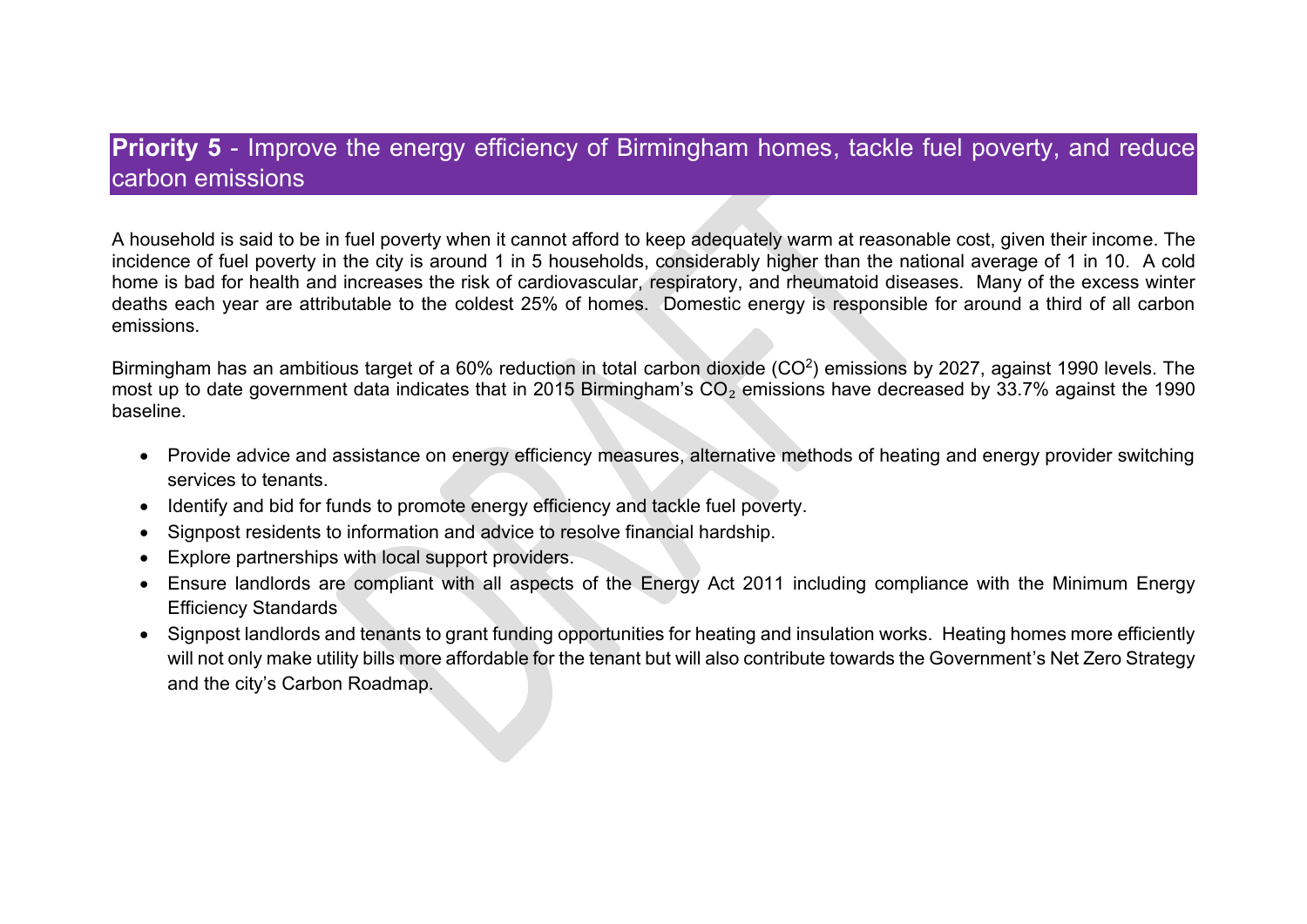## **Priority 6 -** Operate a high-quality mandatory HMO licensing scheme to ensure shared accommodation is safe and provides appropriate facilities to occupiers

Houses of Multiple Occupation (HMOs) play a valuable role in the city's housing market as they provide accommodation for many low income, vulnerable people and those requiring short term housing. However, HMOs are not without their problems with the physical condition varying considerably and there are concerns from many residents and partners that the property and management standards are poor.

HMOs also create increased population density, leading to greater demand for infrastructure services, such as waste collections and on‐street parking. They can also lead to a higher proportion of transient residents, potentially leading to less community cohesion and making the area less popular with local residents.

In order to address these issues, we will:

- Develop proactive initiatives to identify HMOs that require a mandatory licence. This will include working with the Council's planning and council tax departments, West Midlands Fire and Rescue Service, West Midlands Police, and UK Visas and Immigration service (previously UK Border Agency)
- Ensure that HMOs have adequate waste and recycling facilities and work with other departments to address fly tipping and other environmental crimes linked to these properties.
- Undertake regular inspections to ensure compliance with licence conditions and take action against landlords who fail to comply. In doing so, it will have full regard to the Council's Enforcement Policy.
- Protect tenants by ensuring that all mandatory HMOs are free from Category 1 hazards.
- Use any money recovered through civil penalties or proceeds of crime to develop enforcement activities and improve housing standards.